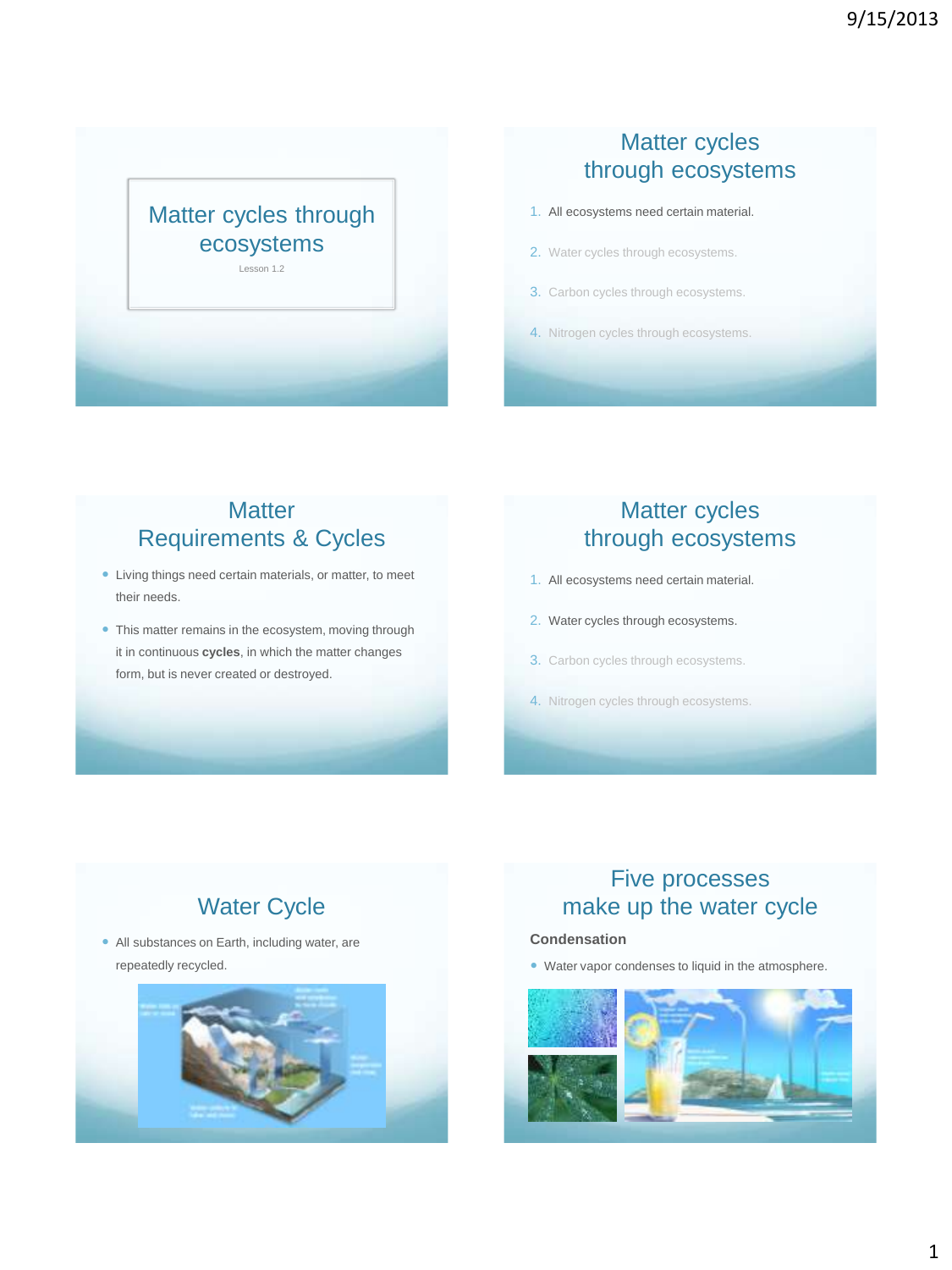### Five processes make up the water cycle

#### **Precipitation**

Water falls back to Earth.



### Five processes make up the water cycle

#### **Transpiration**

• Plants take up water in their roots and release it from their leaves.



#### Five processes make up the water cycle

#### **Respiration**

Animals release water vapor as they exhale.



### Five processes make up the water cycle

#### **Evaporation**

• Heat changes liquid water to gaseous water vapor, which rises into the atmosphere.



# Matter cycles through ecosystems

- 1. All ecosystems need certain material.
- 2. Water cycles through ecosystems.
- 3. Carbon cycles through ecosystems.
- 4. Nitrogen cycles through ecosystems.

# Carbon cycles through ecosystems

Life on Earth is based on carbon compounds.







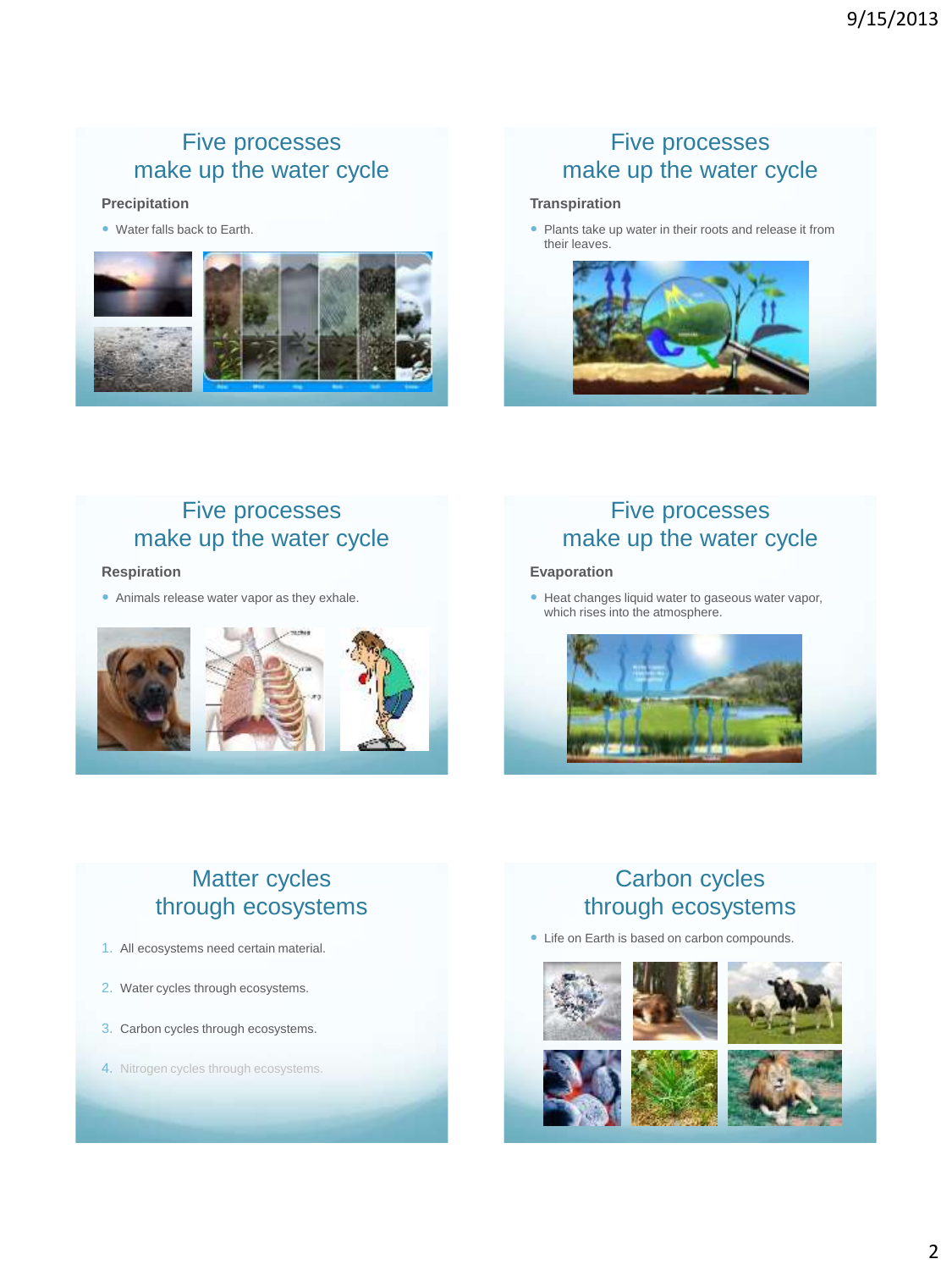# The carbon cycle includes several different processes

#### **Photosynthesis**

• Removes carbon from the air.



# The carbon cycle includes several different processes

#### **Eating**

 Animals obtain carbon by eating plants or other animals.



### The carbon cycle includes several different processes

#### **Respiration**

 Plants and animals release carbon dioxide during respiration.



# The carbon cycle includes several different processes

#### **Combustion**

 Carbon contained in fossil fuels and wood is released as carbon dioxide during combustion.



# Matter cycles through ecosystems

- 1. All ecosystems need certain material.
- 2. Water cycles through ecosystems.
- 3. Carbon cycles through ecosystems.
- 4. Nitrogen cycles through ecosystems.

# Nitrogen cycles through ecosystems

- Nitrogen is required for all life.
- Almost 78% of the air is nitrogen, but organisms cannot use nitrogen in gaseous form.

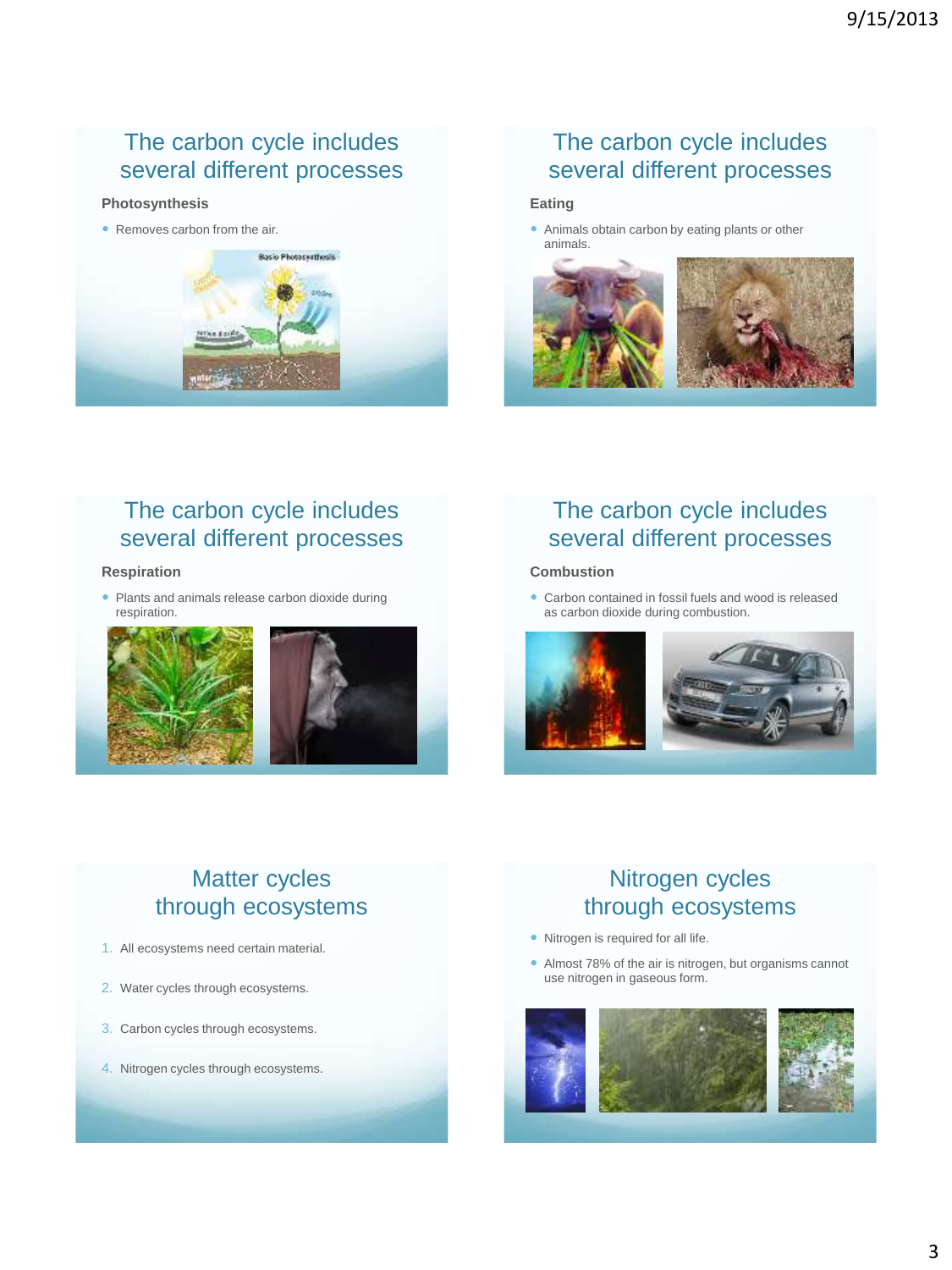### Nitrogen cycles through ecosystems

• In the nitrogen cycle, bacteria in soil and roots fix nitrogen by changing it from a gas to nitrate compounds that can be taken up by plants.



### Review

- 1. All ecosystems need certain material.
- 2. Water cycles through ecosystems.
- 3. Carbon cycles through ecosystems.
- 4. Nitrogen cycles through ecosystems.

Skill Check

1. Organisms in soil are an example of

a) biotic factors

\_\_\_\_\_\_\_\_\_\_\_\_\_\_.

- b) abiotic factors
- c) combustion

### Skill Check

2. The amount of \_\_\_\_\_\_\_\_ available in an ecosystem affects the types and amount of plant life that will grow there.

- a) light
- b) water
- c) soil

# Skill Check

- 3. Plants use energy from \_\_\_\_\_\_\_\_\_\_\_\_\_ to make sugars through photosynthesis.
	- a) respiration
	- b) combustion
	- c) sunlight

# Skill Check

- 1. Organisms in soil are an example of
	- a) biotic factors

\_\_\_\_\_\_\_\_\_\_\_\_\_\_.

- b) abiotic factors
- c) combustion